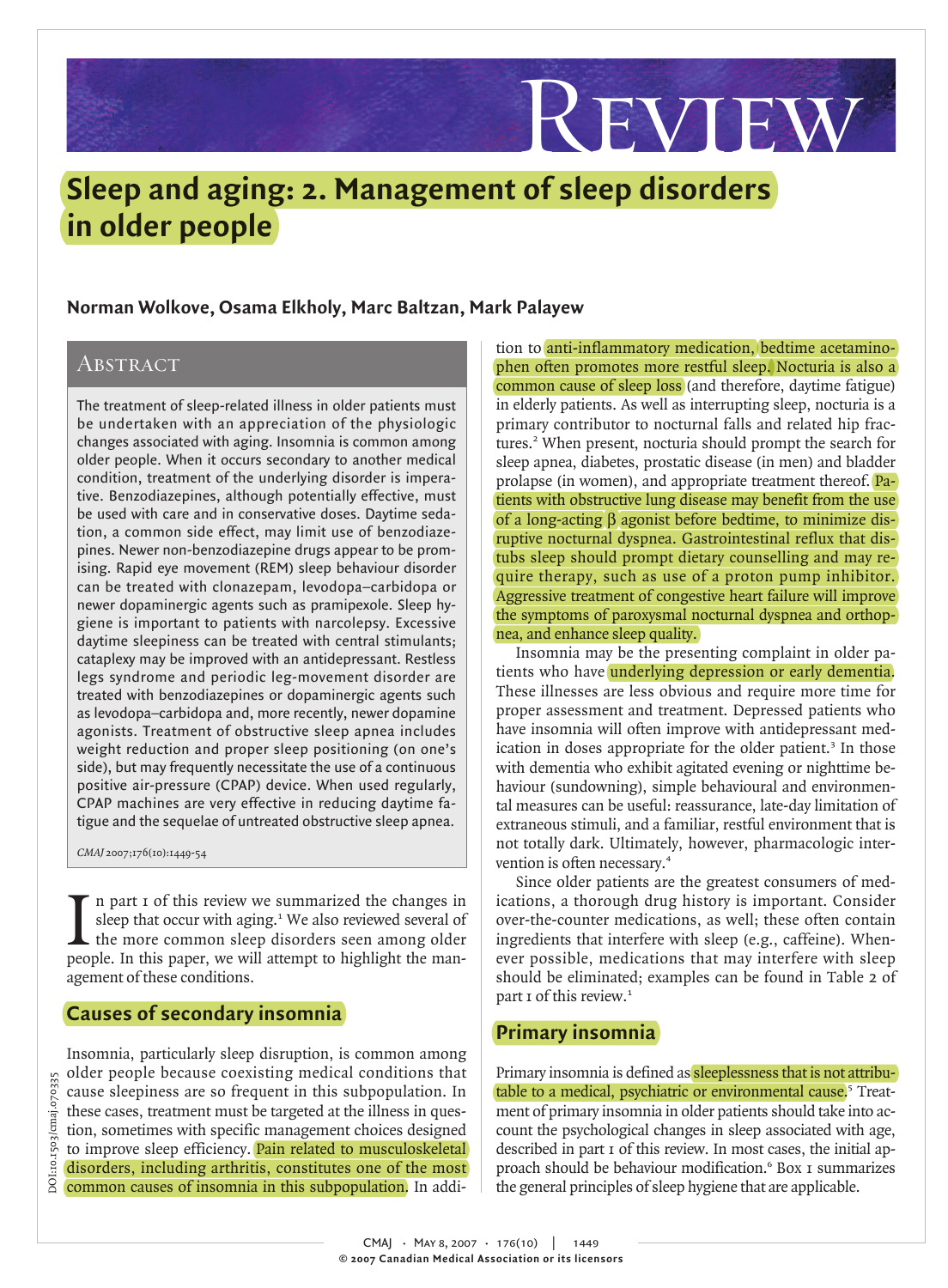Phototherapy is an interesting nonpharmacological therapy for insomnia. As already described, older people often have a phase advance in their circadian rhythm that leads to earlier sleep onset and earlier, often nighttime, awakening. Evening light therapy appears to be a particularly effective treatment for early-morning insomnia from a phase-advanced circadian rhythm.<sup>7</sup> Timed exposure to bright light has improved sleep efficiency and increased total sleep time, rapid-eye-movement (REM) sleep and slow-wave sleep in older people.<sup>8</sup> Light therapy may be effective even when given earlier in the day: bright light exposure at lunchtime improved disturbed sleep in nondemented residents of a geriatric facility.<sup>9</sup> In patients with dementia, bright light therapy was also effective in reducing daytime sleep.<sup>10</sup> More specifically, evening light exposure has been shown to ameliorate disturbances of the sleep–wake cycle in some patients with Alzheimer's disease. $11$ 

Although the mechanism by which light exposure improves sleep is not entirely clear, the implications, especially for people in institutions, are obvious. During the daytime, a well-lit, stimulating environment with exposure to natural light should be the goal in all long-term residential facilities.

Benzodiazepines have been the most common hypnotics used by older patients. They can be divided roughly into 3 groups: long-acting, intermediate-acting and short-acting (Table 1). Benzodiazepines suppress stages 3, 4 and REM sleep, and increase stage 2 sleep. Clinically, they decrease sleep latency and nocturnal awakenings. However, caution must be exercised when these drugs are prescribed for older patients. With advancing age, people become more sensitive to the effects of benzodiazepines on the central nervous system and (because of altered pharmacodynamics) more prone to side effects. In general, when administering benzodiazepines to elderly patients, adhere to the familiar admonition,

"Start low, go slow." Begin with no more than half the maximal dose recommended for younger adult patients, titrate slowly, and prescribe the drug for short periods only. Because continued use can produce drug tolerance, dependence and the potential for withdrawal symptoms, encourage patients to limit their use to 2 or 3 nights per week. Use of benzodiazepines by geriatric patients has been associated with mobility problems and decreased ability to perform the activities of daily living.<sup>12</sup> Older patients taking these medications should be carefully monitored for daytime sedation and impaired motor coordination; they are at increased risk of falling, with resultant hip fracture.<sup>13</sup>

Other potential side effects in older patients include confusion, amnesia, night wandering, paradoxical agitation and various degrees of cognitive impairment.<sup>14</sup> Older patients who have been taking benzodiazepines long-term are more likely to experience postoperative confusion.<sup>15</sup> Because hypnotic agents, especially benzodiazepines, can contribute to upper-airway obstruction during sleep, avoid prescribing them for patients with known or suspected obstructive sleep apnea. Side effects in this age group are so common that Glass and colleagues,<sup>16</sup> after a comprehensive analysis, concluded that the benefits of the drugs may not justify the increased risk in people over 60 years of age, especially if the patient has additional risk factors for adverse cognitive or psychomotor events (e.g., confusion, falls).

For sleep-onset insomnia, a short-acting agent such as triazolam or oxazepam may be effective. However, case reports of confusion, amnesia and behaviour problems with triazolam have been reported. $6$  In a patient with early-morning awakening, an intermediate agent such as temazepam may be more useful. Long-acting benzodiazepines such as diazepam, flurazepam and chlordiazepoxide are not recommended for

#### **Box 1: Fundamentals of good sleep hygiene**

- Use your bed only for sleep and sexual activities
- If you cannot sleep, get out of bed and read or do other relaxation activities before attempting to sleep again
- Make the quality of your sleep a priority
- Go to bed and get up at the same time every day
- Ensure a restful environment:
	- º A comfortable bed in a cool, well-ventilated room o Protection from light and noise
- Develop and maintain bedtime "rituals" that make going to sleep a familiar routine; for example,
- Prepare for sleep with 20-30 minutes of relaxation (e.g., soft music, meditation, breathing exercises, yoga)
- Take a warm bath
- Have a light snack, which could include:
	- º Warm milk
	- º Foods high in tryptophan, such as bananas
	- º Carbohydrates, which can help induce sleep (whereas proteins promote wakefulness)

#### What to do What to avoid

- In general, refrain from:
	- Napping, especially after 3:00 pm
- Going to sleep too early in the evening (this can lead to phase advance syndrome)
- Before bedtime (or late in the day), avoid:
- Heavy eating
- Consumption of caffeine or alcohol
- Smoking (nicotine interferes with sleep)
- Exercise, which is a stimulant (although daytime activity will promote later sleep)
- While you try to fall asleep, avoid:
	- Thinking about life issues
- Problem-solving
- Rehashing the events of the day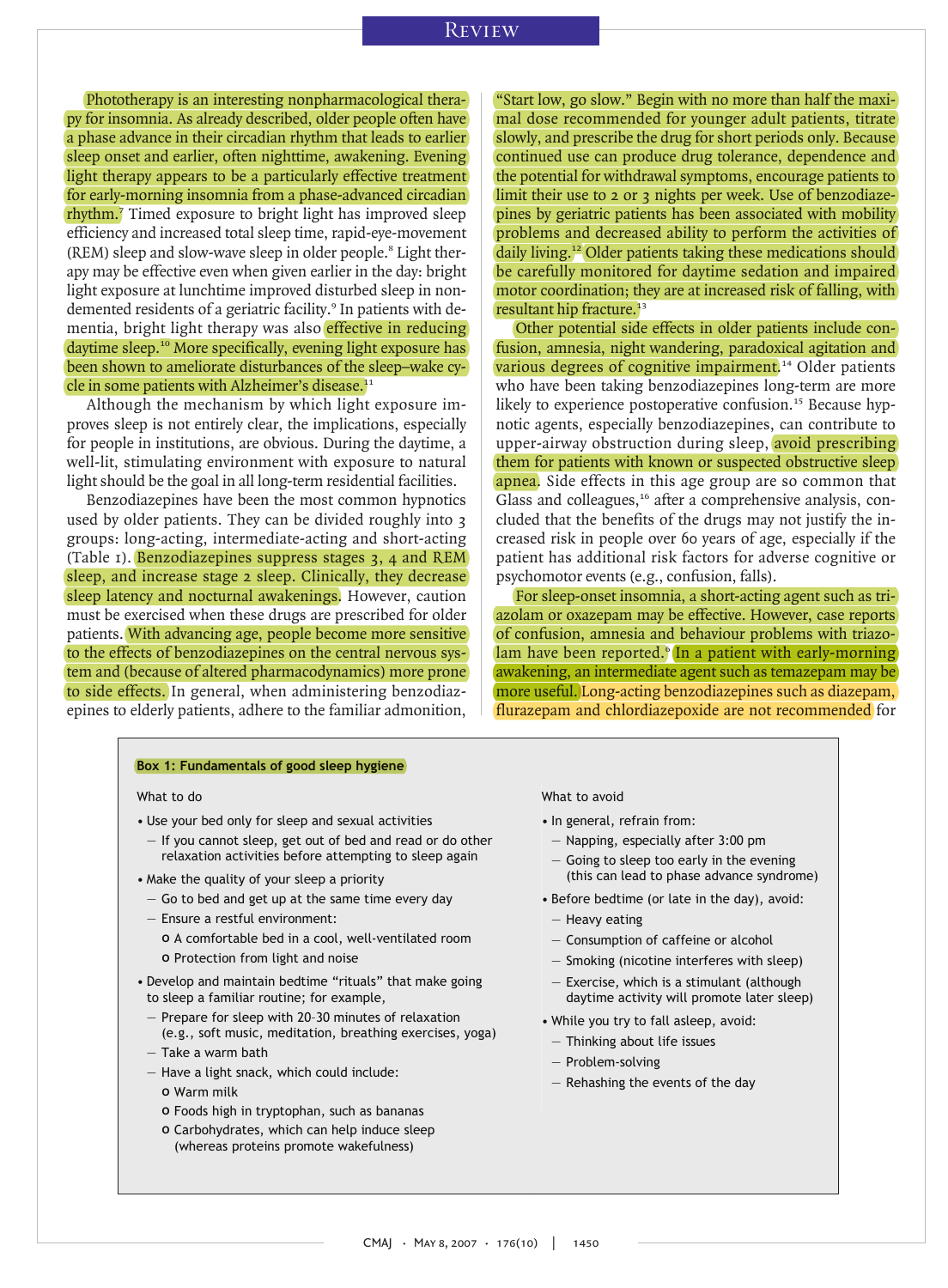elderly patients. Clonazepam should rarely be used, because of its potency and long duration of action.

New non-benzodiazepine agents are now becoming increasingly popular and have been shown to be effective in the short-term treatment of insomnia. They all share a relatively brief half-life, and therefore have less potential for residual daytime sedation. In addition, psychomotor performance and memory appear to be better preserved than they are with benzodiazepines.<sup>17</sup> Non-benzodiazepine drugs **generally disrupt** normal sleep architecture less than do benzodiazepines.<sup>17</sup> Examples of non-benzodiazepine agents include zolpidem, zaleplon, zopiclone and eszopiclone.18–20

Amitriptyline is sometimes prescribed as a sleep inducer, particularly when there is a suggestion of underlying depression. However, older patients are particularly sensitive to its anticholinergic side effects, including tachycardia, urinary retention, constipation, cognitive impairment, confusion, sedation and delirium. Curtis and associates, $21$  using criteria based on risk of adverse events, found amitriptyline to be one of the most commonly prescribed drugs that they concluded should be avoided for elderly patients. Trazodone, an antidepressant, has been used off-label, in smaller doses, by many physicians to treat insomnia. However, there is little objective data to support this use, and no randomized double-blind trials have been performed to assess its role in the treatment of primary insomnia.<sup>22</sup> Evidence suggests that it may be efficacious when

| Table 1: Sedative or hypnotic medications in common use |  |
|---------------------------------------------------------|--|
|---------------------------------------------------------|--|

| Drug                                          | Usual adult dose,* mg |
|-----------------------------------------------|-----------------------|
| Benzodiazepines                               |                       |
| Short-acting (half-life $<$ 10 h)             |                       |
| Oxazepam                                      | $15 - 30$             |
| Triazolam                                     | $0.125 - 0.25$        |
| Intermediate-acting (half-life about 10-20 h) |                       |
| Alprazolam                                    | $0.25 - 0.5$          |
| Estazolam (unavailable in Canada)             | $0.5 - 2$             |
| Lorazepam                                     | $0.5 - 1$             |
| Temazepam                                     | 15                    |
| Long-acting (half-life $> 20$ h)              |                       |
| Chlordiazepoxide                              | 5                     |
| Clonazepam                                    | $0.25 - 0.5$          |
| Diazepam                                      | $2 - 10$              |
| Flurazepam                                    | $15 - 30$             |
| Non-benzodiazepines†                          |                       |
| Eszopiclone                                   | $1 - 3$               |
| Ramelteon                                     | 8                     |
| Zaleplon                                      | $5 - 10$              |
| Zolpidem                                      | $5 - 10$              |
| Zopiclone†                                    | $5 - 7.5$             |

\*For elderly patients, start with about half the average adult starting dose and adjust if necessary.

†Of the non-benzodiazepines, only zopiclone is available in Canada (as of this writing).

agitation or depression is contributing to insomnia, or where insomnia is caused by a stimulant antidepressant. $23$ 

Antihistamines with sedative properties, sometimes recommended to younger people, may cause excessive somnolence and confusion in older patients, and should be avoided.

Melatonin, a naturally occurring hormone produced by the pineal gland, is thought to be an endogenous sleep inducer. Its secretion is stimulated by darkness and inhibited by light. Melatonin concentrations in older patients peak later at night at about half the plasma levels of younger people.<sup>24</sup> The relative melatonin deficiency that accompanies aging may therefore contribute to insomnia. Promoted by some as a more "natural" sleep remedy, some studies<sup>25</sup> have in fact shown melatonin administration to be modestly effective in improving sleep quality in elderly patients, and reducing sundowning in those with Alzheimer's disease. However, Buscemi and coauthors, $26,27$  in their meta-analysis, concluded that melatonin, although safe, is of limited value in treating most primary or secondary sleep disorders. There was some evidence that short-term use of melatonin was useful in treating delayed sleep-phase syn $d$ rome, $26$  a disorder of sleep timing in which people are able to fall asleep only at late times, and then have difficulties waking up for morning activities. The authors cautioned that larger, randomized, controlled trials are necessary to yield evidence of effectiveness before widespread use can be advocated.<sup>26</sup> Interestingly, ramelteon, a selective agonist for the melatonin receptors, has been approved for the treatment of insomnia in the United States. It has been shown to reduce sleep latency and increase total sleep time without significant adverse effects.<sup>28</sup>

#### **REM-sleep behaviour disorder**

The treatment of REM-sleep behaviour disorder should include a safe sleep environment, obtained by the removal of potentially dangerous objects from the bedroom. Both patient and bed partner should be educated in all aspects of the disorder, especially the potential for inadvertent self-harm at night. Removal of a medication that promotes REM-sleep behaviour disorder activity, such as selective serotonin-reuptake inhibitor (SSRI) antidepressants, may be beneficial. When associated with a neurodegenerative condition such as Parkinson's disease, multiple sclerosis or Alzheimer's dementia, treatment of the primary disorder, when possible, is appropriate. When drug treatment is thought to be warranted, clonazepam may be used and is effective. The initial dose is generally 0.5 mg at bedtime, with some patients requiring up to 1 mg. Levodopa–carbidopa has been used in patients with REM-sleep behaviour disorder and early Parkinson's disease. Dopaminergic agents such as pramipexole have been found to be effective in this disorder and are now emerging as firstline therapy.<sup>29</sup> Regardless of which treatment is used, longterm therapy is usually required because symptoms, once established, tend to persist.

#### **Narcolepsy and cataplexy**

Proper sleep hygiene is important in patients with narcolepsy. A regimen of  $7-8$  hours of sleep nightly in conjunction with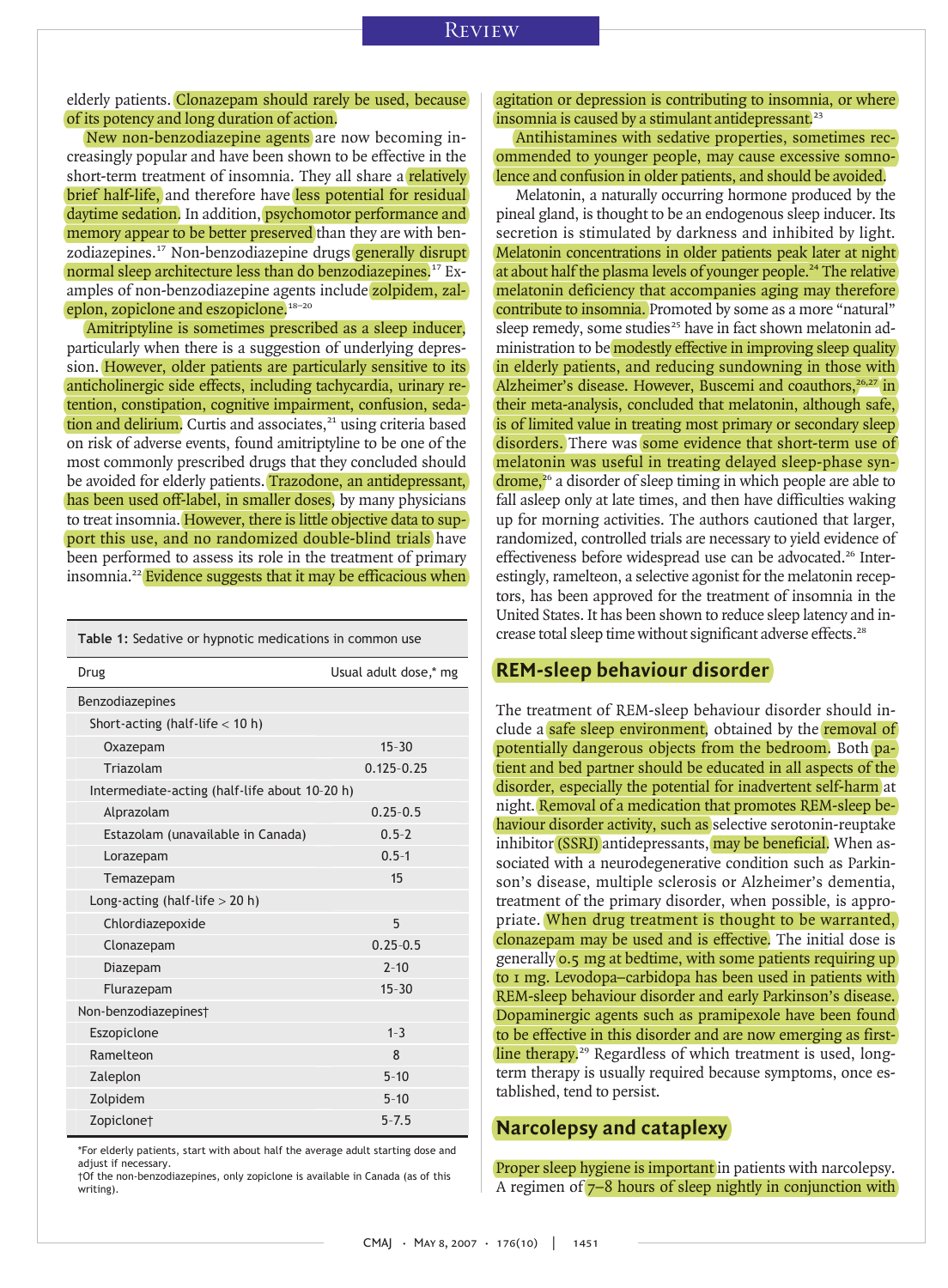scheduled daytime naps can improve symptoms. Pharmacological agents that act as central stimulants, such as methylphenidate and modafinil have been found to be effective.<sup>30</sup> Tricyclic antidepressants have been used with success to decrease the frequency of cataplexy; however, their side effects (including dry mouth, blurred vision, difficulty urinating, constipation and orthostatic hypotension) may be particularly intolerable to older patients. The newer SSRIs may also be helpful in combination with stimulants for the treatment of narcolepsy with cataplexy. Sodium oxybate, which has been approved in the United States for the treatment of narcolep $sys<sub>31</sub>$  can reduce the frequency of cataplexy attacks and improve daytime alertness.<sup>32</sup> However, more studies are needed to assess its safety and efficacy in the older population.

#### **Sleep-related movement disorders**

Because the pathogenesis of restless legs syndrome and periodic leg-movement disorder is poorly understood, treatment is largely directed at symptom control. In general, the approach to treatment of these 2 disorders has considerable -<br>overlap (Table 3 of part 1<sup>1</sup>). <mark>Caffeine-containing foods and</mark> beverages that can exacerbate symptoms should be reduced or eliminated. Medications known to aggravate symptoms of restless legs syndrome (e.g., calcium-channel blockers, metoclopramide, antihistamines, phenytoin, SSRIs) should be avoided, if possible.<sup>33</sup> Iron supplements are indicated if test results for ferritin are less than 50  $\mu$ g/L.<sup>33</sup>

Historically, both of these disorders have been treated with benzodiazepines. Clonazepam in a dose of 0.5–1.0 mg at bedtime is frequently employed, which may be sufficient to reduce symptoms to more tolerable levels. Even when periodic leg movements continue, this treatment may enable the patient to sleep without waking, despite the motor activity. Again, benefit must be weighed against risk, including (in elderly people) the potential for daytime sedation, falls, confusion and worsening of sleep-related respiratory disorders.

Dopaminergic agents are widely used for treatment of these movement disorders.<sup>33,34</sup> Symptom control occurs at a lower dose than typically required for Parkinson's disease. Levodopa–carbidopa is administered at bedtime with a starting dose of 100 mg/25 mg, and increased if needed.  $Re$ bound symptoms can occur as the drug concentration drops. Repeat dosing in the middle of the night may be necessary; sustained-release preparations may therefore be more practical. Specific concerns with these medications include frequent "augmentation," that is, an increased tendency for symptoms of restless legs syndrome to occur in the early hours of the morning or afternoon rather than at night.<sup>33,34</sup> Older patients are prone to daytime somnolence with dopaminergic agents, a side effect that may preclude or limit their use. Tolerance occurs, requiring increased dosages. Medication may need to be suspended for several months; reintroduction of treatment thereafter usually proves efficacious again. Elderly patients, especially those with Parkinson's disease or underlying dementia, are at risk of nocturnal hallucinations and sleep attacks when treated with dopaminergic medication at high doses.

Clinical studies have shown that the newer dopamine agonists pergolide, pramipexole and ropinirole are effective in relieving symptoms of restless legs and reducing periodic leg movements.<sup>35</sup> Trenkwalder and coauthors<sup>36</sup> showed that pergolide substantially reduced periodic movements and subjective sleep disturbances in patients with restless legs syndrome, and that the benefit persisted for (at least) a year. However, pergolide was recently withdrawn from the market in the United States because of an association with heart-valve abnormalities.<sup>37,38</sup> Pramipexole has proven efficacious in the treatment of restless legs syndrome, with no decrease in therapeutic benefit even after almost 8 months of use.<sup>39</sup> Recently, in a large, randomized, double-blind study,<sup>40</sup> ropinirole improved symptoms of restless legs syndrome and was well tolerated. Pramipexole and ropinirole appear to be safe for older patients, and may be particularly useful to those at risk of, or who have experienced, side effects from levadopa–carbadopa.<sup>41</sup> Tolerance does not often develop with these newer drugs, unlike with levadopa–carbidopa. Daytime somnolence can occur, especially in older patients with Parkinson's disease.<sup>41</sup> Since side effects of all dopamine agonists are doserelated, conservative dosage should be the rule.

Opioids are the oldest treatment for restless legs syndrome. Their method of action in controlling symptoms is uncertain. Such drugs are less well suited to geriatric patients because of a propensity to cause confusion, sedation and constipation. Use of opioids is therefore restricted to severe cases refractory to other forms of treatment, and those associated with chronic neuropathic pain.

Other medications that are occasionally tried as secondline agents include the anticonvulsants carbamazepine, gabapentin and the muscle relaxant baclofen. These are not often prescribed for elderly patients, however, because of their sedative properties.

#### **Snoring and obstructive sleep apnea**

A wide variety of products and devices have been advertised in the lay press and on the Internet as potential "cures" for chronic snoring. Most have little or no scientific support. General measures such as weight reduction, smoking cessation and abstinence from alcohol are usually recommended. Keeping the nasal passages clear by use of a **humidifier or nasal ster**oids may be helpful in some cases. Snoring tends to occur more when someone sleeps on the back, so patients should be counselled to sleep on their side.

Generally, surgical options, which are currently gaining popularity, should be considered with caution for older patients. Occasionally, surgical treatment of upper-airway abnormalities such as a deviated septum, enlarged tonsils or nasal polyps may correct an isolated problem. Uvulopalatopharyngoplasty in theory opens the airway and tightens the tissues of the throat and palate, thereby facilitating unobstructed airflow. Laser-assisted uvulopalatoplasty is a technique by which a carbon dioxide laser is used to reshape and reduce the size of the uvula and superficial palatial tissue to create a noncollapsible, patent oropharyngeal airway.<sup>42</sup> These procedures may improve snoring but will generally not com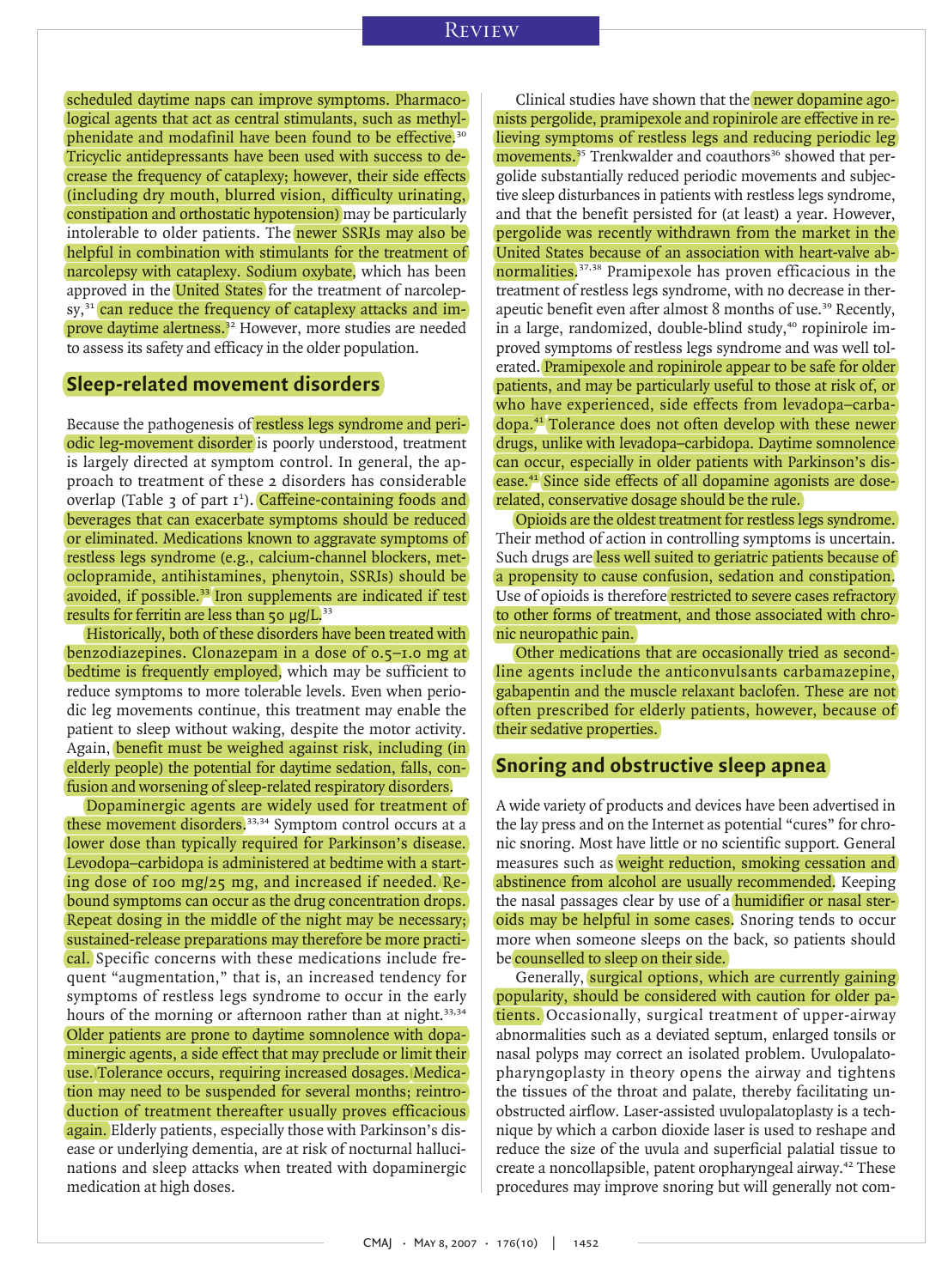pletely resolve any associated obstructive sleep apnea. Moreover, patients should be cautioned that surgical procedures for snoring have considerable postoperative morbidity in older patients.<sup>43</sup> They may also worsen the severity of obstructive sleep apnea and make subsequent therapy with a continuous positive airway pressure (CPAP) device more difficult.

The treatment of obstructive sleep apnea includes the conservative measures already outlined for snoring. For clinically significant, symptomatic obstructive sleep apnea, the most common treatment is continuous positive airway pressure delivered by a compact bedside machine, usually through a nasal mask (nCPAP).<sup>44,45</sup> By adjusting the applied pressure appropriately, the airflow acts as a pneumatic splint, keeping the pharyngeal airway open and preventing obstructive apnea. This may be of great benefit to symptomatic patients. When CPAP is used diligently, patients report improved sleep quality, daytime alertness and energy.<sup>46</sup> However, many people, especially the elderly, have difficulty accepting the nightly ritual of CPAP use. Elderly men with benign prostatic hyperplasia and nocturia find it difficult to repeatedly reapply the mask and may therefore abandon its use.<sup>47</sup> In general, compliance with CPAP can be improved by having a nurse or technician spend time teaching the patient the optimal use of the equipment and ensuring that a comfortable, well-fitted mask is chosen.<sup>46</sup> One difficulty with CPAP treatment that can be particularly important to elderly patients is the cost of the machine. Some Canadian provinces reimburse all or part of this cost. As of December 2006, such a device costs about \$1500– \$2000 in Montréal and is not covered by Quebec Medicare. Patients on a fixed income may find the cost prohibitive.

Finally, oral appliances may be successful in treating obstructive sleep apnea in certain well-chosen patients, but are often difficult for older patients to tolerate.<sup>48</sup>

#### **Central sleep apnea**

When the major cause of sleep disturbance is central sleep apnea, treatment options include nocturnal oxygen, CPAP or various other forms of mechanical ventilation. In a large Canadian study<sup>49</sup> involving patients with central sleep apnea and congestive heart failure, where the mean age of participants was 63 years, CPAP treatment was found to reduce apnea events and improve oxygenation, ejection fraction and 6 minute walk distance. However, a survival benefit was not demonstrated.

#### **Summary**

Sleep disturbances are common in elderly patients. Attention must be paid to the treatment of comorbid disease. Medications to treat insomnia, REM-sleep behaviour disorder, narcolepsy, restless legs syndrome and periodic leg-movement disorder may be highly efficacious; but to minimize side effects in this subpopulation, they must be administered judiciously and in conservative doses. CPAP is an effective method to treat obstructive sleep apnea and can greatly improve patients' quality of life. However, education and appropriate supervision are important to ensure adequate compliance.

This article has been peer reviewed.

From the Sleep Clinic, Mount Sinai Hospital Center, and the Faculty of Medicine, McGill University, Montréal, Que.

**Competing interests:** None declared.

**Contributors:** Norman Wolkove formulated the structure of the article. Osama Elkholy gathered information for the literature review. All authors contributed content, made critical revisions, and have seen and approved the final version for publication.

**Acknowledgements:** We thank Nathalie Bendavid and Karen Kennedy for their assistance in the preparation of this manuscript.

#### **REFERENCES**

- 1. Wolkove N, Elkholy O, Baltzan M, et al. Sleep and aging: 1. Sleep disorders commonly found in older people. CMAJ 2007;176(9):1299-304.
- Stewart RB, Moore MT, May FE, et al. Nocturia: a risk factor for falls in the elderly. J Am Geriatr Soc 1992;40:1217-20.
- 3. Barkin RL, Schwer WA, Barkin SJ. Recognition and management of depression in primary care: a focus on the elderly: a pharmcotherapeutic overview of the selection process among the traditional and new antidepressants. Am J Ther 2000;7:205-26.
- 4. McGaffigan S, Bliwise DL. The treatment of sundowning: a selective review of pharmacological and nonpharmacological studies. Drugs Aging 1997;10:10-7.
- 5. Silber MH. Clinical practice. Chronic insomnia. N Engl J Med 2005;353:803-10. 6. Ringdahl EN, Pereira SL, Delzell JE Jr. Treatment of primary insomnia. J Am Board Fam Pract 2004;17:212-9.
- 7. Lack L, Wright H, Kemp K, et al. The treatment of early morning awakening insomnia with 2 evenings of bright light. Sleep 2005;28:616-23.
- 8. Campbell SS, Dawson D, Anderson MW. Alleviation of sleep maintenance insomnia with timed exposure to bright light. J Am Geriatr Soc 1993;41:829-36.
- Fukuda N, Kobayashi R, Kohsaka M, et al. Effects of bright light at lunchtime on sleep in patients in a geriatric hospital II. Psychiatry Clin Neurosci 2001;55:291-3.
- Fetveit A, Bjorvatn B. Bright-light treatment reduces actigraphic-measured daytime sleep in nursing home patients with dementia: a pilot study. Am J Geriatr Psychiatry 2005;13:420-3.
- 11. Satlin A, Volicer L, Ross V, et al. Bright light treatment of behavioral and sleep disturbances in patients with Alzheimer's disease. Am J Psychiatry 1992;149:1028-32.
- 12. Gray SL, LaCroix AZ, Hanlon JT, et al. Benzodiazepine use and physical disability in community-dwelling older adults. J Am Geriatr Soc 2006;54:224-30.
- 13. Cumming RG, Le Couteur DG. Benzodiazepines and risk of hip fractures in older people: a review of the evidence. CNS Drugs 2003;17:825-37.
- 14. Nelson J, Chouinard G; Canadian Society for Clinical Pharmacology. Guidelines for the clinical use of benzodiazepines: pharmacokinetics, dependency, rebound and withdrawal. Can J Clin Pharmacol 1999;6:69-83.
- 15. Kudoh A, Takase H, Takahira Y, et al. Postoperative confusion increases in elderly long-term benzodiazepine users. Anesth Analg 2004;99:1674-8.
- 16. Glass J, Lanctot KL, Herrmann N, et al. Sedative hypnotics in older people with insomnia: meta-analysis of risks and benefits. BMJ 2005;331:1169.
- 17. Wagner J, Wagner ML. Non-benzodiazepines for the treatment of insomnia. Sleep Med Rev 2000;4:551-81.
- 18. Sanger DJ. The pharmacology and mechanisms of action of new generation, nonbenzodiazepine hypnotic agents. CNS Drugs 2004;18(Suppl 1):9-15 [discussion: 41, 43-5].
- 19. Cotroneo A, Gareri P, Lacava R, et al. Use of zolpidem in over 75-year-old patients with sleep disorders and comorbidities. Arch Gerontol Geriatr Suppl 2004;(9):93-6.
- 20. Scharf M, Erman M, Rosenberg R, et al. A 2-week efficacy and safety study of eszoplicone in elderly patients with primary insomnia. Sleep 2005;28:720-7.
- 21. Curtis LH, Ostbye T, Sendersky V, et al. Inappropriate prescribing for elderly Americans in a large outpatient population. Arch Intern Med 2004; 164: 1621-5.
- 22. James SP, Mendelson WB. The use of trazodone as a hypnotic: a critical review.
- J Clin Psychiatry 2004;65:752-5. 23. Kaynak H, Kaynak D, Gozukirmizi E, et al. The effects of trazodone on sleep in
- patients treated with stimulant antidepressants. Sleep Med 2004;5:15-20. 24. Pandi-Perumal SR, Zisapel N, Srinivasan V, et al. Melatonin and sleep in aging
- population. Exp Gerontol 2005;40:911-25. 25. Olde Rikkert MG, Rigaud AS. Melatonin in elderly patients with insomnia: a sys-
- tematic review. Z Gerontol Geriatr 2001;34:491-7.
- 26. Buscemi N, Vandermeer B, Hooton N, et al. The efficacy and safety of exogenous melatonin for primary sleep disorders: a meta-analysis. J Gen Intern Med 2005;20: 1151-8.
- 27. Buscemi N, Vandermeer B, Hooton N, et al. Efficacy and safety of exogenous melatonin for secondary sleep disorders and sleep disorders accompanying sleep restriction: meta-analysis. BMJ 2006;332:385-93.
- 28. McGechan A, Wellington K. Ramelteon. CNS Drugs 2005;19:1057-65.
- 29. Fantini ML, Gagnon JF, Filipini D, et al. The effects of pramipexole in REM sleep behavior disorder. Neurology 2003;61:1418-20.
- 30. Mignot E, Nishino S. Emerging therapies in narcolepsy–cataplexy. Sleep 2005;28: 754-63.